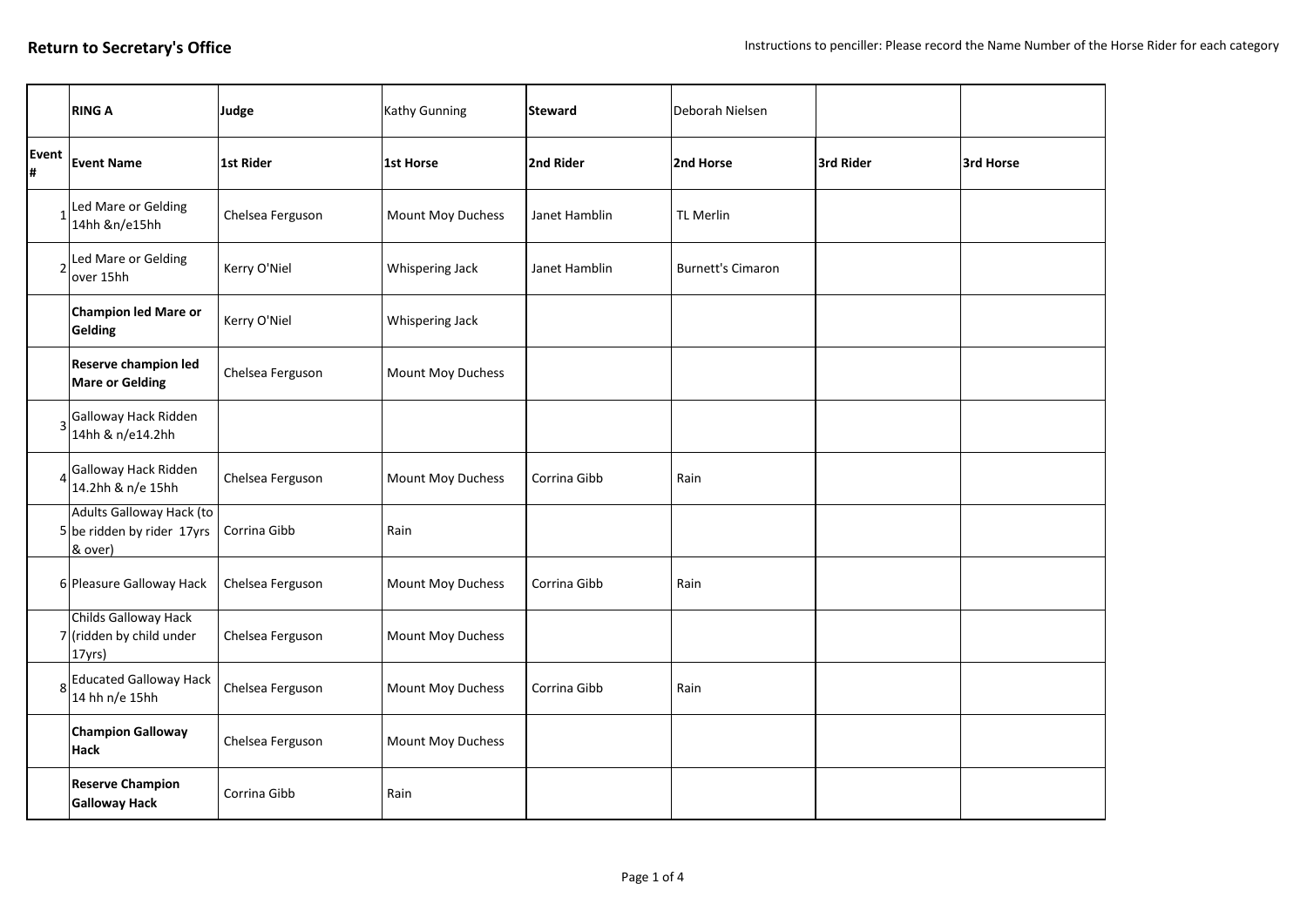|             | <b>RING A</b>                                                    | Judge                                  | Kathy Gunning                     | <b>Steward</b>    | Deborah Nielsen         |           |           |
|-------------|------------------------------------------------------------------|----------------------------------------|-----------------------------------|-------------------|-------------------------|-----------|-----------|
| Event<br> # | <b>Event Name</b>                                                | 1st Rider                              | 1st Horse                         | 2nd Rider         | 2nd Horse               | 3rd Rider | 3rd Horse |
|             | <b>Show Hunter Galloway</b><br>(over 14hh n/e 15hh)              |                                        |                                   |                   |                         |           |           |
|             | g <sup>Show</sup> Hunter Galloway<br>14hh n/e 14.2hh             |                                        |                                   |                   |                         |           |           |
|             | 10Show Hunter Galloway<br>14.2hh n/e 15hh                        |                                        |                                   |                   |                         |           |           |
|             | Childs Show Hunter<br>11 Galloway (ridden by rider<br>U17 years) |                                        |                                   |                   |                         |           |           |
|             | <b>Adults Show Hunter</b><br>12 Galloway (17 years and<br>over)  |                                        |                                   |                   |                         |           |           |
|             | <b>Champion Show Hunter</b><br>Galloway                          |                                        |                                   |                   |                         |           |           |
|             | Show Hunter Hack over<br>15hh n/e 15.2hh                         |                                        |                                   |                   |                         |           |           |
| 14          | Show Hunter Hack<br>15.2hh n/e 16hh                              | Katie Atherton                         | Little G Charisma                 | Alexandra Hamblin | <b>Barnetts Cimeron</b> |           |           |
|             | 15 Show Hunter Hack 16hh<br>n/e 16.2hh                           |                                        |                                   |                   |                         |           |           |
| 16          | Show Hunter Hack over<br>16.2hh                                  |                                        |                                   |                   |                         |           |           |
|             | <b>Champion Show Hunter</b><br><b>Hack</b>                       | Katie Atherton                         | Little G Charisma                 | Alexandra Hamblin | <b>Barnetts Cimeron</b> |           |           |
| 17          | Pair of Galloway Hacks<br>14hh n/e 15hh                          | Chelsea Ferguson,<br>Alexandra Hamblin | Mount Moy Duchess,<br>Crazy Alice |                   |                         |           |           |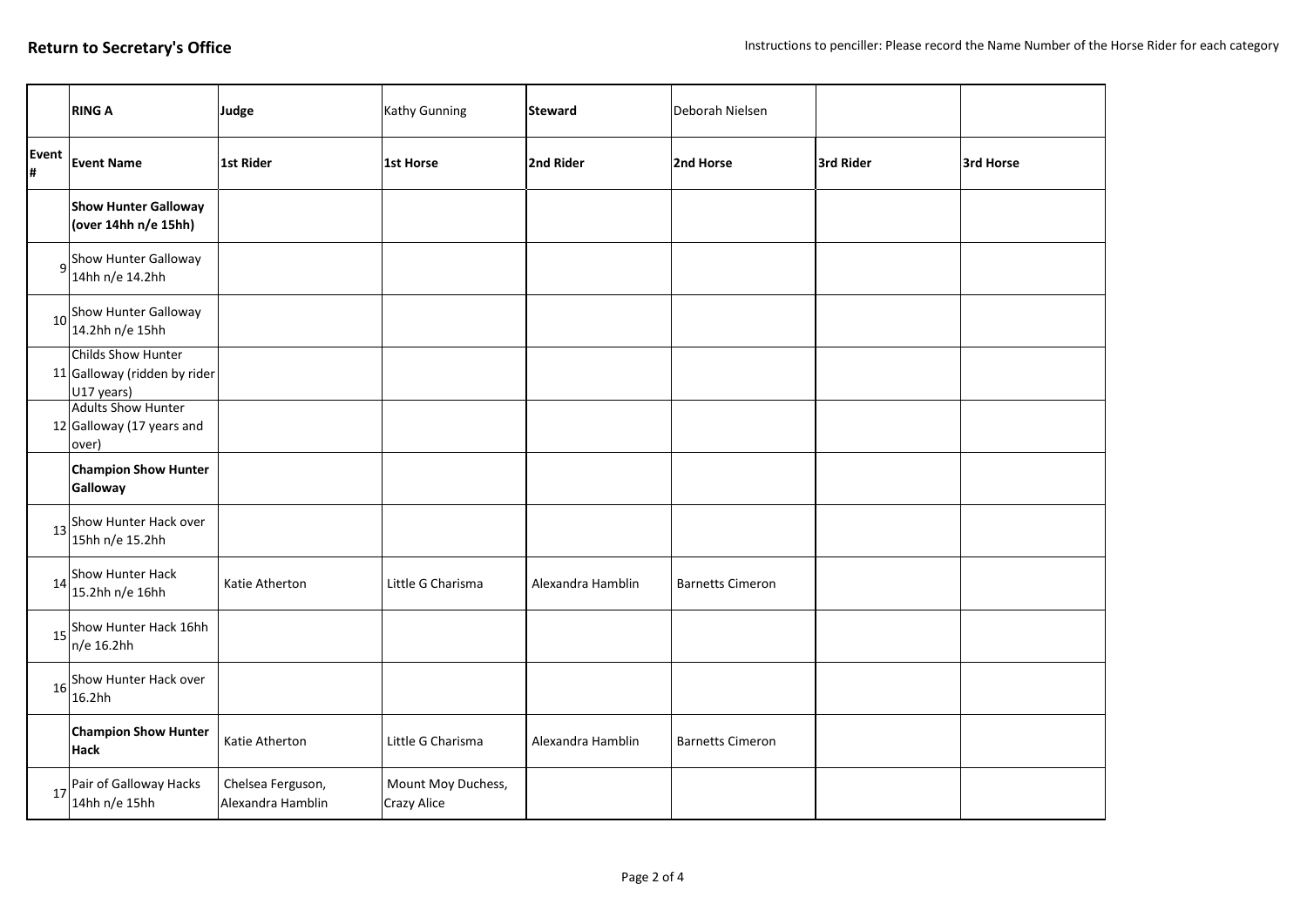|             | <b>RING A</b>                                                       | Judge              | Kathy Gunning           | <b>Steward</b>    | Deborah Nielsen |                                  |                         |
|-------------|---------------------------------------------------------------------|--------------------|-------------------------|-------------------|-----------------|----------------------------------|-------------------------|
| Event<br>l# | <b>Event Name</b>                                                   | <b>1st Rider</b>   | <b>1st Horse</b>        | 2nd Rider         | 2nd Horse       | 3rd Rider                        | 3rd Horse               |
|             | 18 Hack 15hh n/e 15.2hh                                             | Nellie Spencer     | Hoss                    |                   |                 |                                  |                         |
|             | 19 Hack 15.2hh n/e 16hh                                             | <b>Hannah Amos</b> | Typhoon Jake            | Vanessa Barry     | Sassy           |                                  |                         |
|             | 20 Hack 16hh n/e 16.2hh                                             | Kerry O'Niel       | Whispering Jack         |                   |                 |                                  |                         |
|             | 21 Hack 16.2hh & over                                               | Corrina Gibb       | Rain                    |                   |                 |                                  |                         |
| 22          | Pleasure Hack 15hh &<br>over                                        | Alexandra Hamblin  | Barnetts Cimeron        |                   |                 |                                  |                         |
|             | Adults Hack 15hh & over<br>23 (Ridden by rider 17 years<br>or over) | Katie Atherton     | Little G Charisma       | Alexandra Hamblin | Outlander       |                                  |                         |
|             | Childs Hack 15hh & over<br>24 (Ridden by rider U17<br>years)        | Vanessa Barry      | Sassy                   |                   |                 |                                  |                         |
| 25          | Educated Hack 15hh &<br>over                                        | Katie Atherton     | Little G Charisma       | Kerrie O'Neill    | Whispering Jack | Alexandra Hamblin                | <b>Barnetts Cimeron</b> |
|             | <b>Jim Gorrie Supreme</b><br><b>Champion Hack</b>                   |                    |                         |                   |                 |                                  |                         |
|             | <b>Champion Hack</b>                                                | Kerrie O'Niell     | Whispering Jack         |                   |                 |                                  |                         |
|             | Reserve Champion Hack Alexandra Hamblin                             |                    | Outlander               |                   |                 |                                  |                         |
|             | Station Hack (Galloways<br>eligible) single rein                    | Alexandra Hamblin  | <b>Barnetts Cimeron</b> | Corrina Gibb      | Rain            | Nellie Spencer, Vanessa<br>Barry | Hoss, Sassie            |